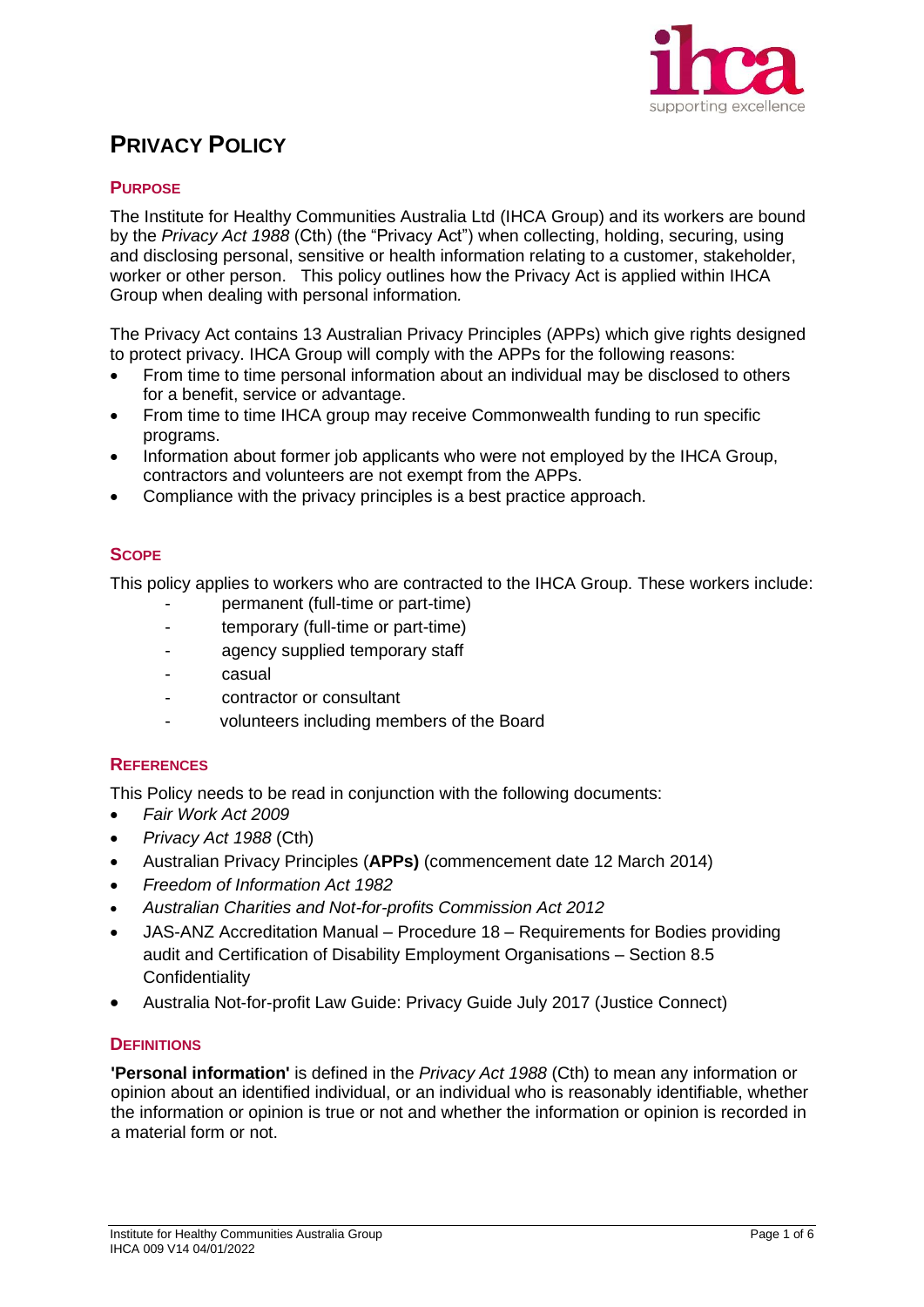# **POLICY**

This policy describes how IHCA Group complies with the Privacy Act and explains:

- The types of personal information IHCA Group collects.
- How IHCA Group collect personal information.
- How IHCA Group holds personal information.
- The purposes for IHCA Group collecting, holding, using and disclosing personal information.
- Access to personal Information and the management of complaints regarding alleged breaches

## *1. The types of personal information IHCA Group collects*

## 1.1. *From customers*

IHCA Group typically collects, holds, uses and discloses the following types of personal information about our customers:

- names, job titles, and contact details;
- communications between the customer and IHCA Group;
- financial information;
- information about the customer's areas of interest or specialisation; and
- other personal information that the customer provides to IHCA that we collect in the course of our relationship with you.

To the extent that it is relevant to the work we are undertaking for a customer or our general relationship with a customer, we may also collect and hold personal information about customers that is sensitive information under the Privacy Act. For example, we may collect health information about an individual, membership of a professional or trade association, membership of a trade union, religious beliefs or affiliations or criminal records.

## 1.2. *From contractors, service providers, suppliers and job applicants*

IHCA Group typically collects and holds the following kinds of personal information about contractors, service providers, suppliers and job applicants:

- name and contact details:
- information contained in resumes:
- educational details, academic and other transcripts, employment history, skills and background checks;
- references from past employers and referees;
- information collected during the interview or assessment process;
- details of your performance under any contract; and
- personal information required to make payments, such as bank account details.

We may also collect sensitive information contained within the sources set out above, such as membership of a political, professional or trade association or trade union, religious beliefs or affiliations, criminal records and health information.

## *1.3. From other individuals*

In providing IHCA Group's customers with the services requested, IHCA Group may be required to collect personal information about other individuals including other parties to our customers' matters, their legal representatives and other service providers or contractors retained by them. The nature of information collected will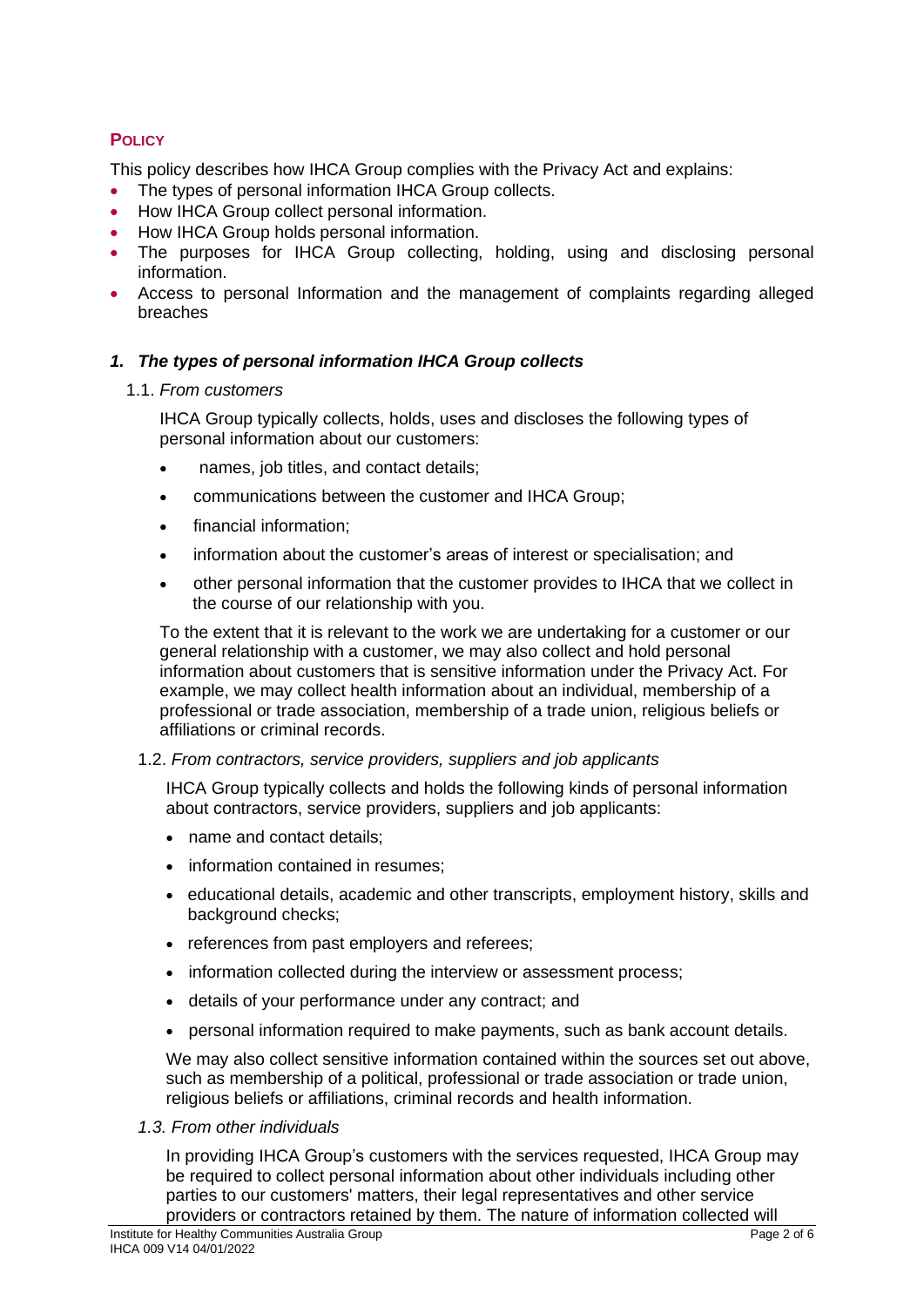depend upon the individual circumstances of the matter, but is likely to include name, contact details, job title, and communications with these other individuals. Depending upon the circumstances of the matter, it may also include sensitive information.

If IHCA Group is approached by government departments, regulatory authorities etc. to provide information, IHCA Group may record names and contact details and collect additional personal information about an individual to verify their identity and consider whether to provide that individual with the information that they have requested.

#### *1.4 From website, on-line contacts, attendees at functions or training*

The amount and type of information IHCA Group collects from you when you use one of the IHCA Group websites [\(www.ihca.com.au](http://www.ihca.com.au/) or [www.ihcacertification.com.au\)](http://www.ihcacertification.com.au/) or when you contact us online will depend upon your use of the facilities and services available through our website or otherwise available online. However, the only personal information which IHCA Group collects about you when you use the IHCA Group website or when you contact IHCA Group online is what you tell IHCA Group about yourself, such as when you complete an online form to claim expenses, or when you accept an invitation to attend training or a function, or information you provide to us when you send us an email.

The kinds of personal information that IHCA Group may collect through our website, online or when you register to attend a function or training include:

- your name, contact details, employer and job title; and
- your areas of interest or specialisation.

Email addresses and any other contact details you provide will be collected and used by IHCA Group to communicate with the worker and/or to forward updates on IHCA Group activities.

At times, IHCA Group will also collect personal information about you if you provide ICHA Group with your business card at a function or otherwise provide your personal information to us in person or contact us through social media (such as LinkedIn and Facebook).

## *2. How IHCA Group collects personal information*

IHCA Group will usually collect personal information directly from the person to whom the information relates, or from the organisation of which that person is an employee, director or principal. IHCA Group and its workers will collect personal information when it is reasonably necessary for, or directly related to, IHCA Group functions or activities under the *Fair Work Act 2009*, and any other relevant legislation.

Using lawful and fair means, IHCA Group only collects personal information necessary for the effective delivery and management of services. The types of personal information IHCA Group could collect includes name, address, date of birth, telephone number, email address, letter of offer, employment contract, work rosters, sign-in sheets, pay slips, bank statements, or health information (for example, medical certificates).

IHCA Group and its workers take steps to ensure information collected is accurate, up to date and complete for the purpose for which it is collected. IHCA Group and its workers take steps to ensure information collected remains secure and confidential to the staff performing the service for which the information is collected.

IHCA Group and workers, take steps to provide a detailed explanation to customers and individuals from whom information is collected of how the information is intended to be used.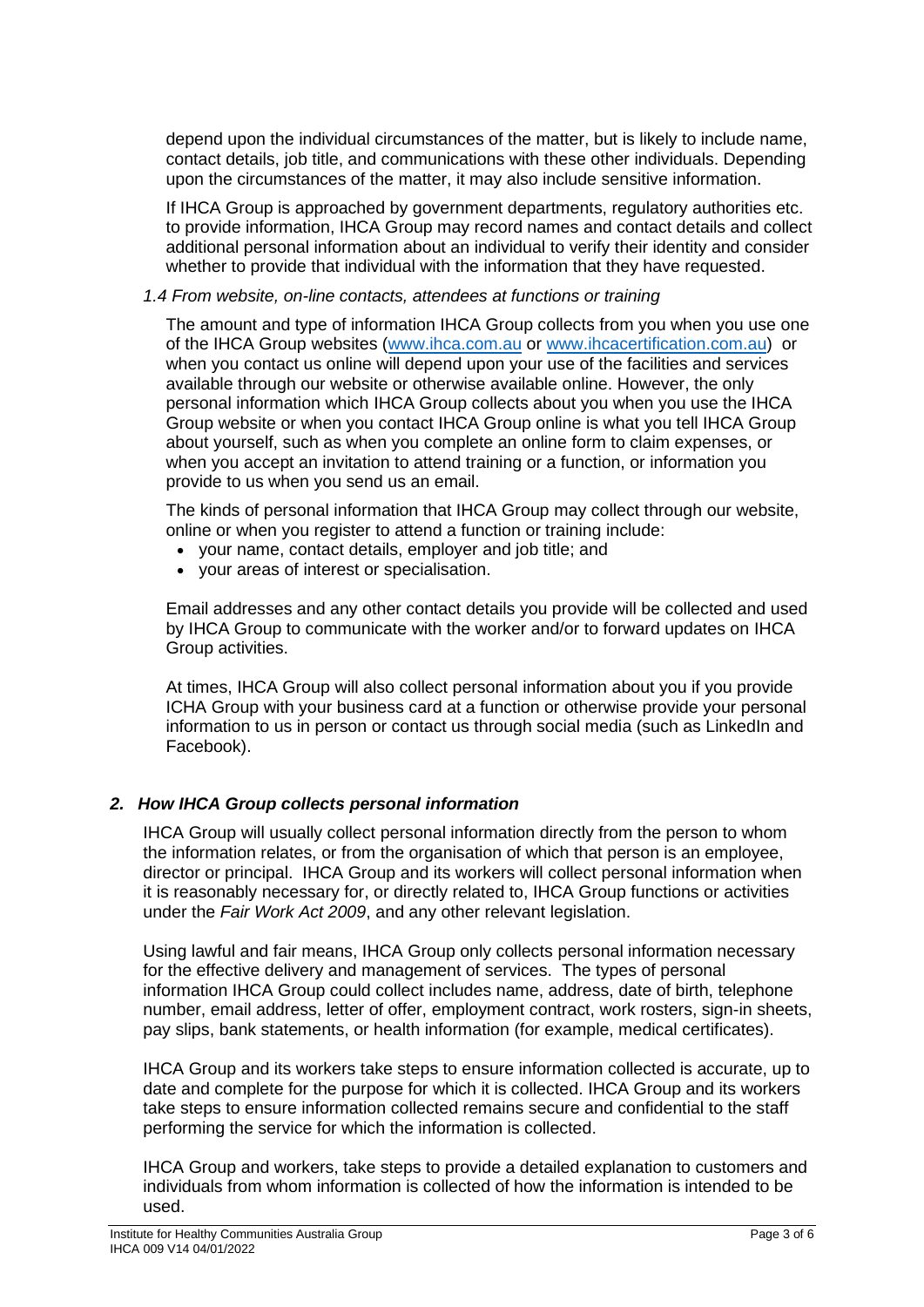IHCA Group may collect sensitive information with the worker's consent and when authorised by law. This may include information about health, your membership of a professional or trade association or trade union, or criminal record.

IHCA Group may also collect personal information about individuals from the following third parties:

- our customers;
- government agencies;
- law enforcement bodies;
- publicly available records;
- court or tribunal records;
- search agencies:
- regulatory and licensing bodies;
- service providers;
- parties to whom you refer us, including previous employers and referees;
- recruitment agencies;
- online searches; and
- social media (such as LinkedIn and Facebook).

When IHCA Group obtains personal information from third parties to whom you refer IHCA Group, IHCA Group will assume you have made that third party aware that you have referred IHCA Group to them and the purposes involved in the collection, use and disclosure of the relevant personal information to be obtained.

If you supply IHCA Group with personal information about another individual, IHCA Group will assume you have referred that person to this Privacy Policy.

## *3. How IHCA Group hold personal information*

The requirements regarding the *retention (or destruction) of documents* affect many aspects of IHCA Group operations, a not-for-profit organisation, including corporate governance, industry obligations, consumer law obligations, electronic record keeping, civil and criminal liability.

Under the *Australian Charities and Not-for-profits Commission Act 2012*, IHCA Group is required to retain financial and operational records for a minimum of seven years. Changes to the *Privacy Act 1988* also provide for IHCA Group to take reasonable steps to destroy or permanently de-identify personal information that is no longer needed.

IHCA Group use a range of physical and electronic storage and security measures to protect personal information from loss, misuse, interference, unauthorised access, modification or disclosure. IHCA Group have systems in place aimed at ensuring personal information will only be accessed by other workers on a need to know basis. IHCA Group holds personal information in hardcopy and/or in electronic form.

IHCA Group stores hardcopy files in offices, cupboards and compactuses within access controlled premises. Access to files is appropriately limited within IHCA Group. IHCA Group applies additional safekeeping measures by limiting access to certain information by storing files in locked cupboards and/or locked electronic folders. IHCA Group stores electronic records within our own secure network which is maintained through a thirdparty data provider. Access to personal information within the IHCA Group network is appropriately limited.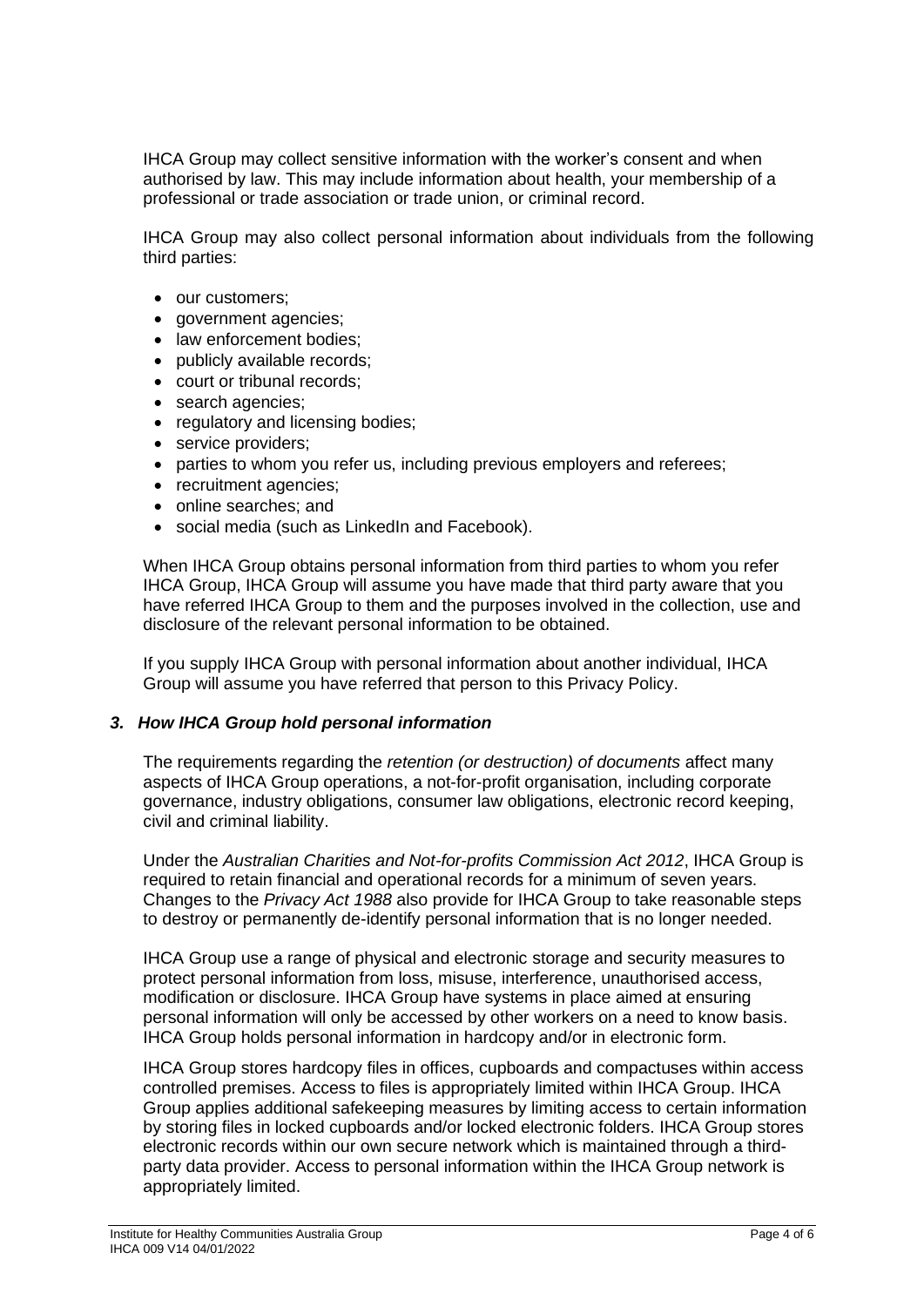## *4. The purposes for IHCA Group Collecting, Holding, Using and Disclosing Personal Information*

IHCA Group collects, holds, uses and discloses personal information for the purposes for which it was collected, related purposes, and other purposes including:

- Providing the services requested by IHCA customers.
- Contracting out some of our functions to external service providers such as contract assessors, consultants, agency staff, IT providers, and recruitment agencies.
- Assessing and considering applications from prospective employees, contractors, consultants, agency staff and service providers.
- Insurances.
- To comply with our legislative and regulatory requirements.
- To carry out our functions as a service provider.
- IHCA Group may disclose personal information to a number of service providers. These include IT service providers that host our website servers, manage our IT and store our information. IHCA Group may also use external lawyers to provide advice about matters and to represent IHCA Group. This information often includes personal information.

## *5. Access to personal information and the management of complaints regarding alleged breaches*

IHCA Group is authorised to disclose information under the *Freedom of Information Act 1982* (FOI Act). The information disclosed by IHCA Group may include personal information. The FOI Act gives a person the right to:

- Access copies of documents, other than documents that are determined to be exempt from disclosure under the FOI Act
- Ask for information held by IHCA Group about that person, to be changed or annotated if it is incomplete, out of date, incorrect or misleading
- Seek a review of IHCA Group's decision not to give access to a document or not to amend a personal record.

IHCA Group and workers will correct any inaccuracies with regards to personal information held about individuals if details are brought to the attention of the Chief Executive Officer and the Chief Executive Officer is satisfied the information needs to be corrected.

IHCA Group will ensure complaints made to the Chief Executive Officer IHCA Group regarding alleged breaches of privacy are quickly investigated. If a complaint is not resolved by management to the satisfaction of the individual concerned, the complainant can refer the matter direct to the Australian Information Commissioner.

If a data breach occurs as to any personal or sensitive information held by IHCA Group, the Chief Executive Officer will assess the nature of the breach, mitigate the risk of damage arising from the breach, and notify the individuals to whom the information relates who are at risk from the breach and the Australian Privacy Commissioner.

If there is a complaint, any questions or concerns about what information is held about an individual or about the accuracy of the information, the Chief Executive Officer IHCA Group must be notified. Unless there is a lawful reason not to, the Chief Executive Officer IHCA Group will give the individual access to the information and allow the worker/person to correct any incorrect information. If the information we hold about you is incorrect, or not up to date, we will update it as soon as possible after you have advised us of the changes.